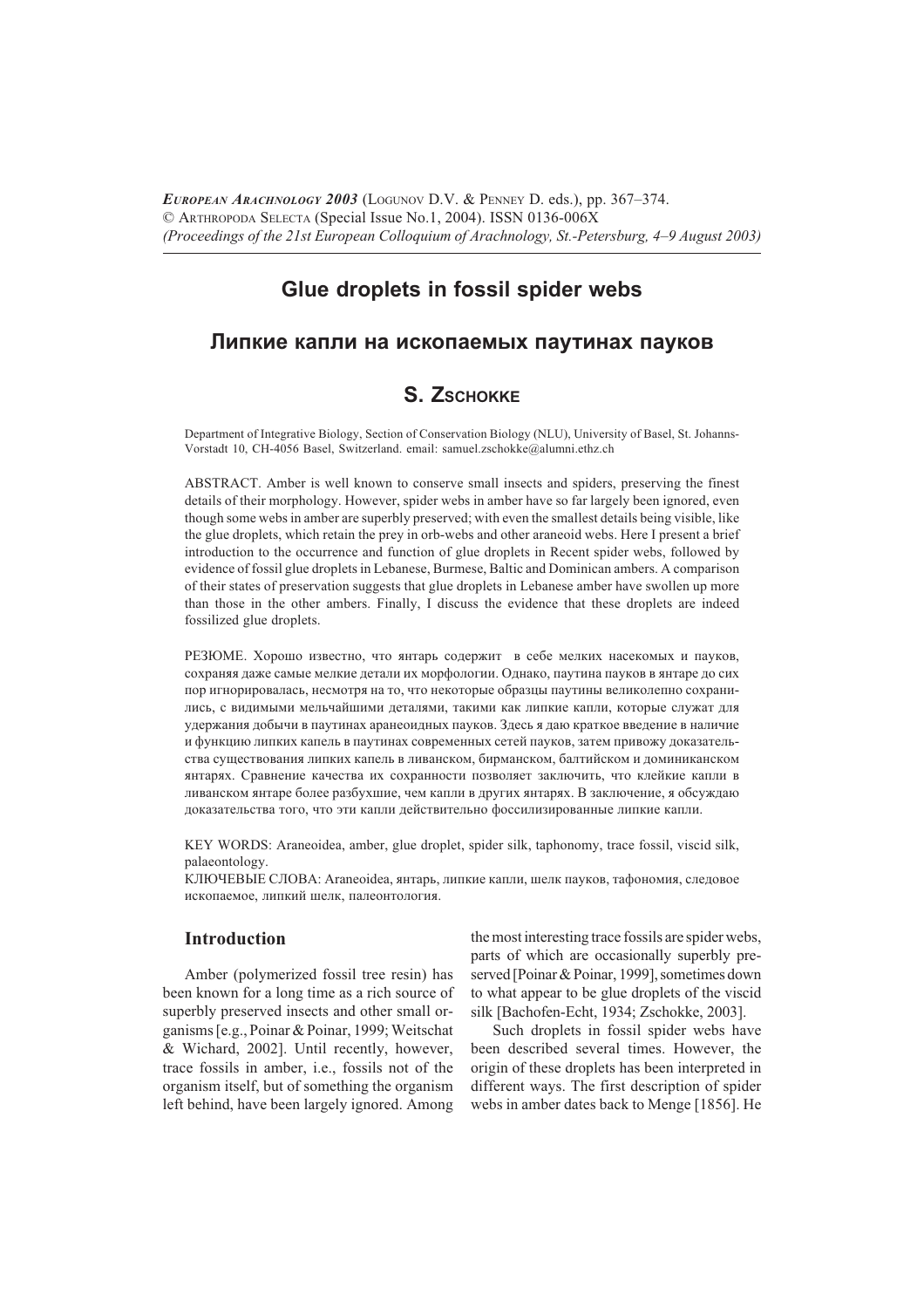

Figs 1-3. Glue droplets in Recent webs:  $1 - A$  raneus marmoreus (Clerck, 1757);  $2 - N$ ephila sp.;  $3 - C$ yclosa walckenaeri (O. Pickard-Cambridge, 1889). Scale: 500 um.

Рис. 1-3. Липкие капли в современных паутинах: 1 — Araneus marmoreus (Clerck, 1757); 2 — Nephila sp.; 3 — Cyclosa walckenaeri (О. Pickard-Cambridge, 1889). Масштаб: 500 µm.

interpreted these droplets as resin droplets that had flowed down along the silk thread. Almost a century later, Bachofen-Echt [1934] described some spider webs with what he called "Klümpchen von Klebestoff" (small clumps of adhesive, i.e., glue droplets). Wunderlich [1986: 10, 227] figured two examples of spider silk with what he also considered to be glue droplets. Schlee [1990] on the other hand discussed the presence of small droplets along strands of spider silk, considering them to be resin droplets that had flowed along the silk and which had dried to a certain extent before they were embedded by a subsequent resin flow. Recently, Zschokke [2003] described a single thread with droplets, which he interpreted as glue droplets.

No previous study has systematically documented fossil droplets along strands of spider silk embedded in amber. The aim of this paper is to document droplets on spider silk in Lebanese, Burmese, Baltic and Dominican ambers, and to examine the evidence that suggests that these droplets are indeed fossilized glue droplets. In the first section, I present some information on Recent glue droplets. The second section of the paper is devoted to the description of fossil glue droplets from the various ambers and to the comparison of their state of preservation. In the final section, I present evidence supporting the hypothesis that these droplets are fossilized glue droplets. A review of fossil spider webs will be presented elsewhere.

### **Recent glue droplets**

Glue droplets are typically found in webs built by araneoid spiders. Indeed, the aggregate silk glands, which produce the material for the gluey coating of sticky threads, have been suggested as the best single character defining the superfamily Araneoidea [Coddington, 1986]. The superfamily Araneoidea includes, among others, all ecribellate orb-weavers and the families Linyphiidae and Theridiidae. In ecribellate orb-webs, glue droplets are found exclusively on the sticky spiral [e.g., Zschokke, 2002], where they are used to capture and retain prey. In the ridiid webs, glue droplets can be found either along the gumfooted lines or within the sheet, depending on the type of web [Benjamin] & Zschokke, 2003]. In these webs, glue droplets are also used to capture and retain prey. In contrast, in linyphiid webs, where glue droplets are found in the sheet, glue droplets are used to cement the different layers of the sheet together [Benjamin et al., 2002].

Glue droplets in orb-webs consist of a complex mixture of glycoproteins, covered by an aqueous solution of organic substances (mostly amino acids) and inorganic salts (KNO<sub>3</sub>, KH<sub>2</sub>PO<sub>2</sub>) [for details see Vollrath *et al.*, 1990; Vollrath & Tillinghast, 1991], which makes them highly hygroscopic [Townley et al., 1991]. In Recent orb-webs, the size of the glue droplets varies considerably between species, with diameters ranging from less than 10 µm to 200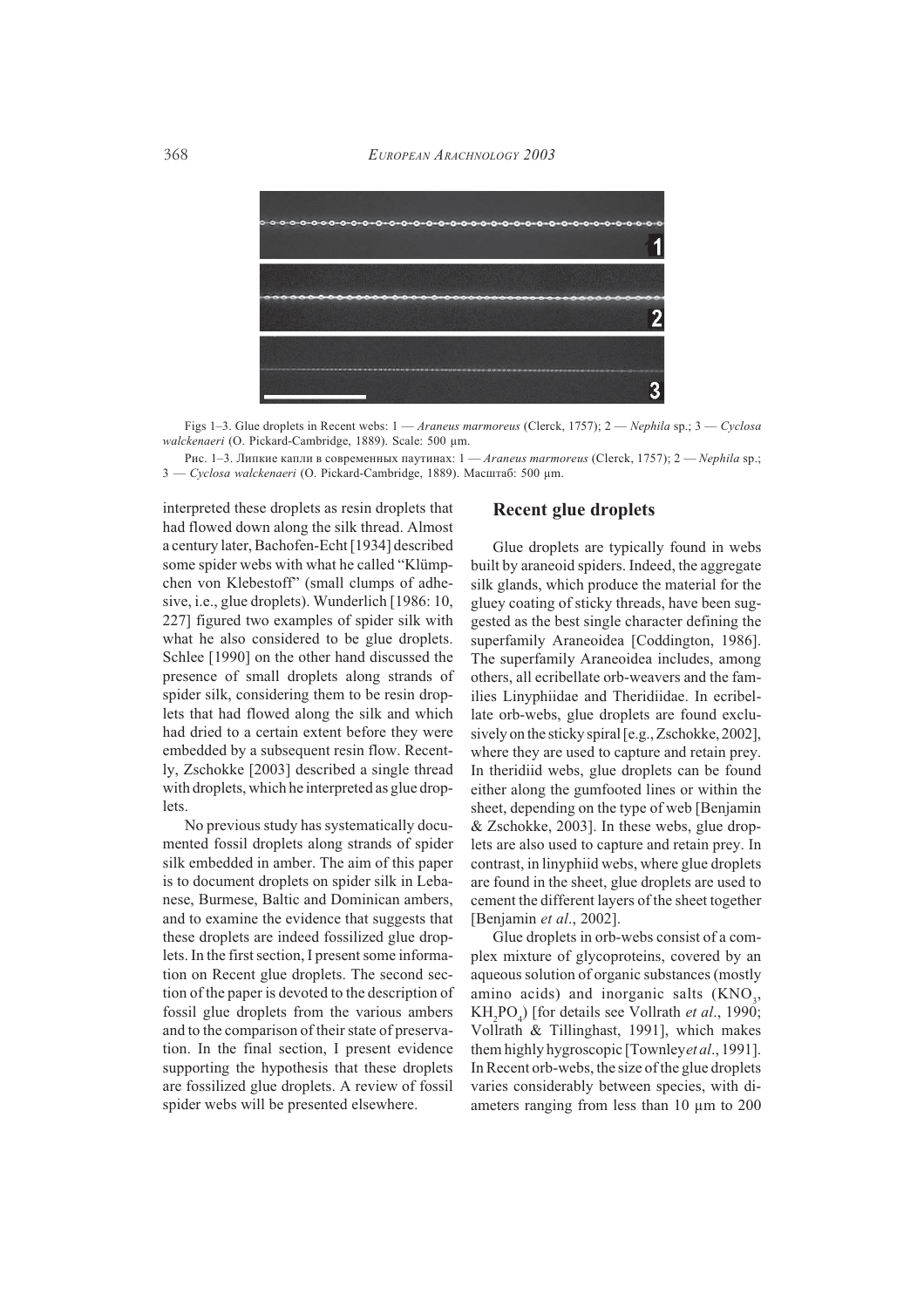

Figs 4–6. Merging glue droplets of *Nephila* sp.: 4 — after 0 seconds; 5 — after 18 seconds; 6 — after 40 seconds. Scale: 500 um.

Рис. 4-6. Слияние липких капель у Nephila sp.: 4 - через 0 секунд; 5 - через 18 секунд; 6 - через 40 секунд. Масштаб: 500 µm.

 $\mu$ m in undisturbed webs [Figs 1-3; Peters, 1987; Opell, 2002]. The largest glue droplets are probably found in the webs of some Nephila spp. (Tetragnathidae) [pers. obs.]. In linyphiid webs, droplet size also varies greatly, however, these droplets seem to be smaller than those in orbwebs  $[2-10 \mu m$  diameter; Peters & Kovoor, 1991; Benjamin et al., 2002]. For some species, it is characteristic for the glue droplets along a thread to alternate in size between large and small ones [Fig. 1; Vollrath, 1992]. When an orb-web is damaged and threads with glue droplets have come into contact with each other, these threads will tend to slowly merge into one thread, which then bears droplets of increased size and a less regular arrangement (Figs 4–6). This merging is most likely caused by the surface tension of the droplets.

#### **Fossil glue droplets**

Here, I present data of fossil spider silk with what I consider to be fossil glue droplets (see below) from four different types of amber, ordered by age. The uniformity of the size of the glue droplets within each specimen was assessed by calculating their coefficient of variation (C.V.). The following abbreviations for collections are used in the text:  $JW =$ Jörg Wunderlich's collection (Hirschberg-Leutershausen, Germany);  $MEW = Museum$  of the Earth, Warsaw, Poland (Dr. J. Kupryjanowicz); SMNS = Staatliches Museum für Naturkunde, Stuttgart, Germany (Dr. G. Bechly);  $SZ =$  author's personal collection. Absolute ages are based on the IUGS [2000].

#### Lebanese amber

Lebanese amber collected near Jezzine is considered to be the oldest amber with animal inclusions and is dated to the late Valanginian to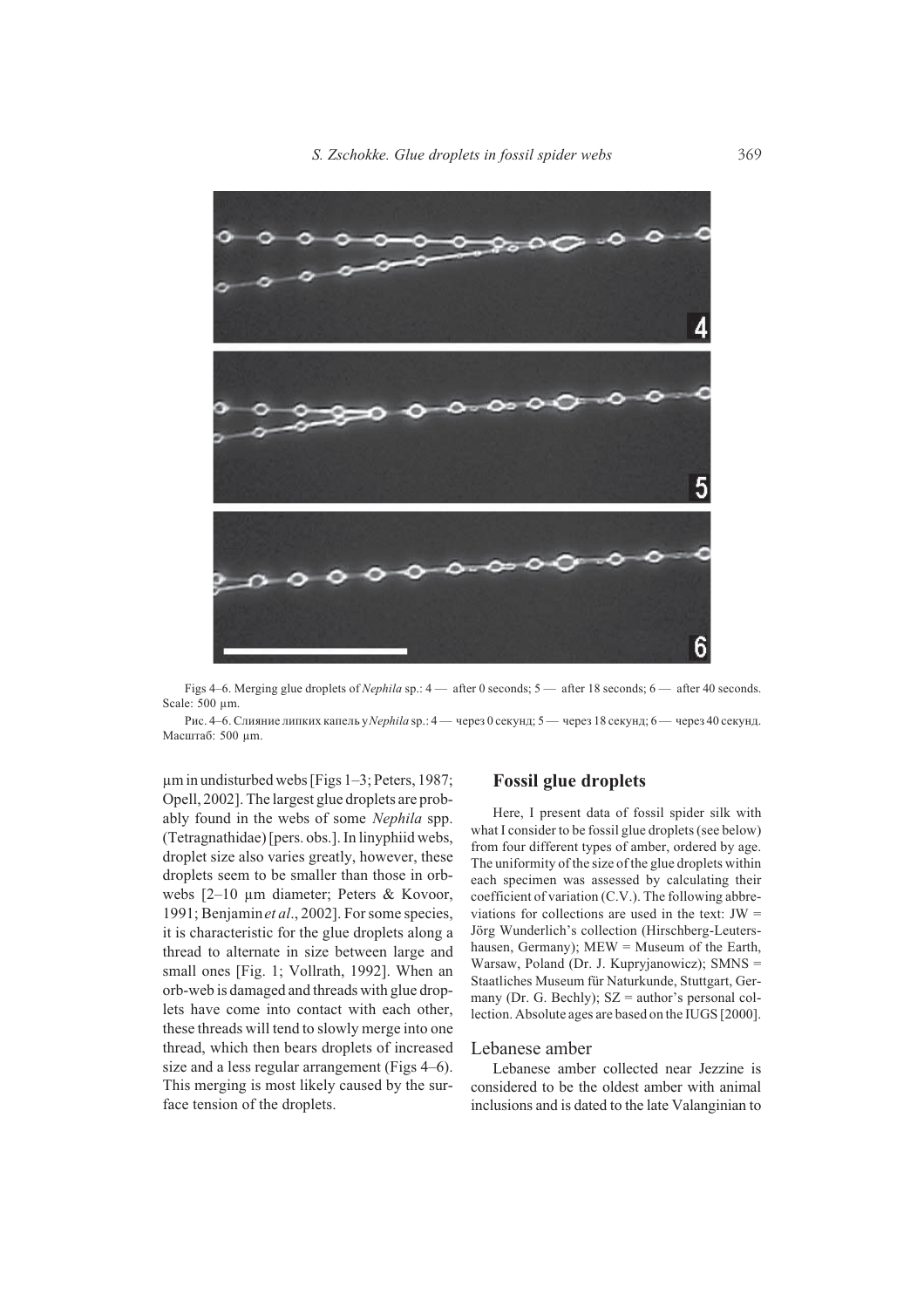#### Table.

List of amber specimens containing spider silk with glue droplets. Median droplet size and range (in parentheses) is given, as well as the Coefficient of Variation (C.V.) and the number of droplets. Таблица.

| Amber type     | Age<br>(Mya) | <b>Botanical</b><br>source                                                 | <b>Specimen</b>                                            | <b>Droplet size</b><br>$(\mu m)$                                                  | C.V.                                 | # droplets                  |
|----------------|--------------|----------------------------------------------------------------------------|------------------------------------------------------------|-----------------------------------------------------------------------------------|--------------------------------------|-----------------------------|
| Lebanese       | 130-135      | Agathis levantensis<br>(Coniferales: Araucariaceae)                        | <b>SMNS: 19/2</b>                                          | $12(7 - 85)$                                                                      | 1.02                                 | 38                          |
| <b>Burmese</b> | $95 - 105$   | Metasequoia sp.<br>(Coniferales: Cupressaceae)                             | SZ: M <sub>5</sub><br>SZ: M 15                             | 40 (13-275)<br>41 (17-116)                                                        | 0.84<br>0.61                         | 65<br>22                    |
| <b>Baltic</b>  | $35 - 50$    | <i>Pinites succinifer or</i><br>Pseudolarix sp.<br>(Coniferales: Pinaceae) | SZ: B 14<br>SZ: B 18<br>MEW: 20493TG                       | 119 (42-385)<br>$19(8 - 55)$<br>$19(9 - 113)$                                     | 0.60<br>0.57<br>0.77                 | 31<br>42<br>109             |
| Dominican      | $15 - 20$    | Hymenaea protera<br>(Fabales: Fabaceae)                                    | SZ: D 38<br>SZ: D 40<br>SZ: D 41<br>$SZ: D$ 46<br>SZ: D 47 | $25(8 - 456)$<br>129 (29-1250)<br>76 (25-778)<br>$51(17 - 574)$<br>$30(12 - 812)$ | 1.26<br>1.16<br>1.15<br>1.30<br>1.62 | 102<br>78<br>43<br>45<br>28 |

Список образцов янтаря, содержащих паучью паутину с липкими каплями. Даны средний размер капли и вариации (в скобках), а также Коэффициент Вариации (С.V.) и количество капель.

Hauterivian stage of the Lower Cretaceous (c. 130–135 Mya = Million years ago) [Schlee & Dietrich, 1970]. The botanical origin of Lebanese amber is thought to be the Kauri pine  $(Ag -)$ athis levantensis, Coniferales: Araucariaceae) [Lambert et al., 1996; Poinar & Milki, 2001].

A single specimen with a short piece of spider thread containing glue droplets has recently been described from Lebanese amber (SMNS: 19/2) [Zschokke, 2003], representing the oldest direct evidence for viscid silk and for spider webs. In this specimen, 38 distinct glue droplets can be distinguished, mostly with diameters between seven and 29 µm. Five droplets are considerably larger, with diameters up to  $85 \mu m$  (Table).

#### Burmese amber

Burmese amber is now dated to the Late Albian or the Cenomanian stage of the Middle Cretaceous (c. 95-105 Mya) [Zherikhin & Ross, 2000; Grimaldiet al., 2002; Cruickshank & Ko, 2003]. The botanical origin of Burmese amber is thought to be Metasequoia sp. (Coniferales: Cupressaceae) [Grimaldi et al., 2002].

For this study, two Burmese amber specimens containing silk with droplets were available. In one specimen (Fig. 7), 65 droplets are distinguishable, mostly with diameters between 13 and 70 μm. Nine droplets are larger with diameters up to  $275 \mu m$ . In the other specimen,

only 22 droplets are visible, with diameters ranging from 17 to 116  $\mu$ m.

#### Baltic amber

Baltic amber constitutes most of the amber known today and is generally considered to have been formed in the Eocene, 35–50 Mya. The botanical origin of Baltic amber is thought to be Pinites succinifer or Pseudolarix sp. (Coniferales: Pinaceae) [Grimaldi, 1996].

Three specimens were available for this study. In two specimens, the droplets are rather small (Fig. 8, median =  $19 \mu m$ ), whereas one specimen features larger droplets (Fig. 9, median  $= 119$ um). Nevertheless, the size of the droplets within each specimen is fairly uniform, with coefficients of variance smaller than 0.8 (Table).

#### Dominican amber

Dominican amber generally contains the best preserved amber fossils. It is dated at late Early Miocene to early Middle Miocene, 15–20 Mya [Iturralde-Vinent & MacPhee, 1996]. The botanical origin of Dominican amber is thought to be the algarroba tree (*Hymenaea protera*, Fabales: Fabaceae) [Poinar & Poinar, 1999].

For this study, five specimens were available. It is striking, how large some of the droplets in each of these specimens are (Fig. 10, Table). Each of the five specimens contains some droplets with diameters larger than 400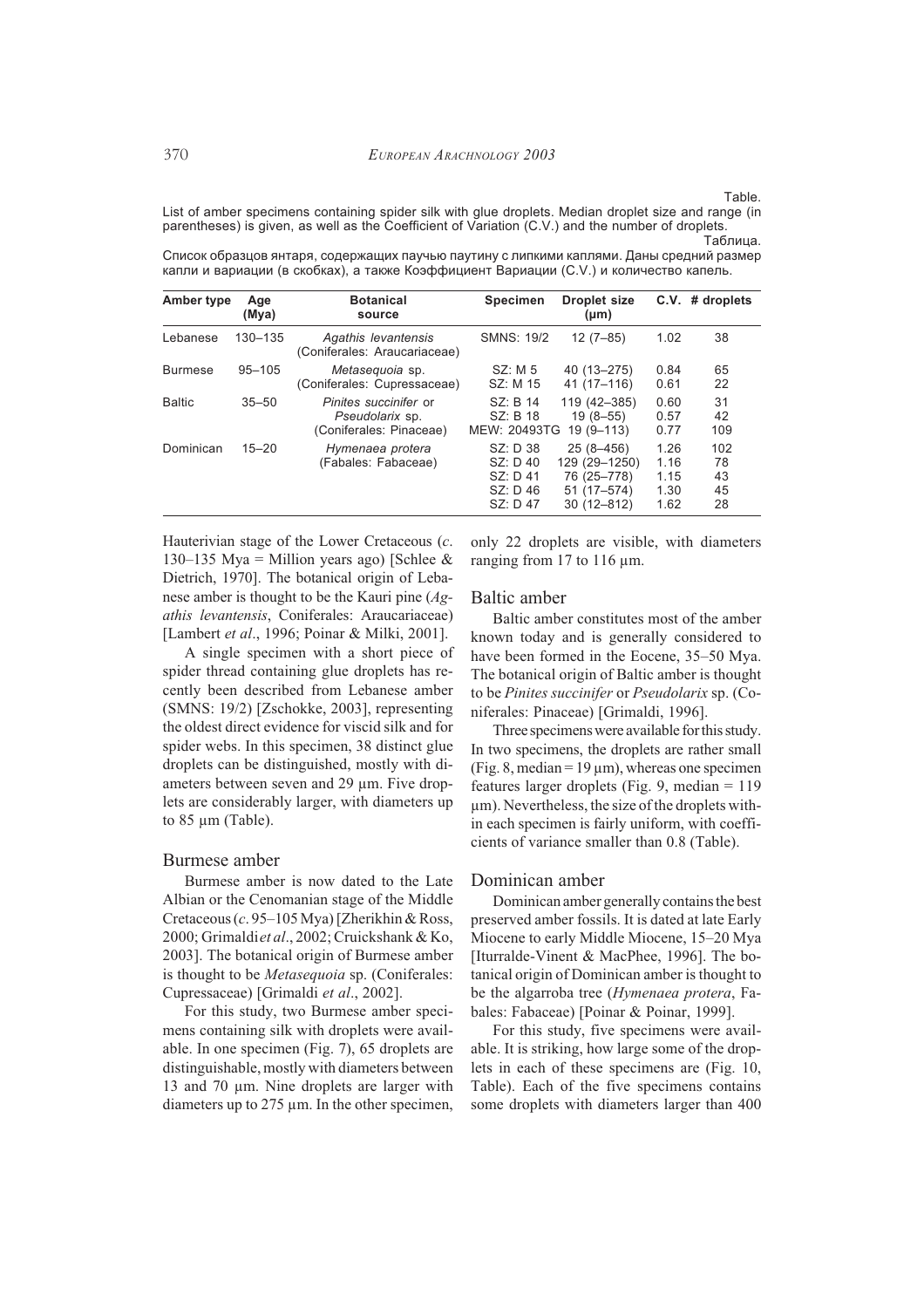

Fig. 7. Silk strands with glue droplets in Burmese amber (SZ: M 5). Scale: 1 mm. Рис. 7. Нити паутины с липкими каплями в бирманском янтаре (SZ: M 5). Масштаб: 1 мм.



Figs 8-9. Silk strands in Baltic amber: 8 - silk with glue droplets (arrow) near an araneoid spider (visible are just some legs of a Synotaxidae, ?Acrometa sp., det. JW; SZ: B 18); 9 - Silk with and without glue droplets (SZ: B 14). Scale: 1 mm.

Рис. 8-9. Нити паутины в балтийском янтаре: 8 - паутина с липкими каплями (помечена стрелкой) возле аранеоидного паука (видны только несколько ног Synotaxidae, ?Acrometa sp., опред. JW; SZ: В 18); 9 - паутина с липкими каплями и без них в балтийском янтаре (SZ: В 14). Масштаб: 1 мм.



Fig. 10. Silk with glue droplets in Dominican amber, showing glue droplets which have swollen up, probably through the uptake of water (SZ: D 46). Scale: 1 mm.

Рис. 10. Паутина с липкими каплями в доминиканском янтаре, на которой липкие капли вздулись, видимо, из-за того, что впитали воду. (SZ: D 46). Масштаб: 1 мм.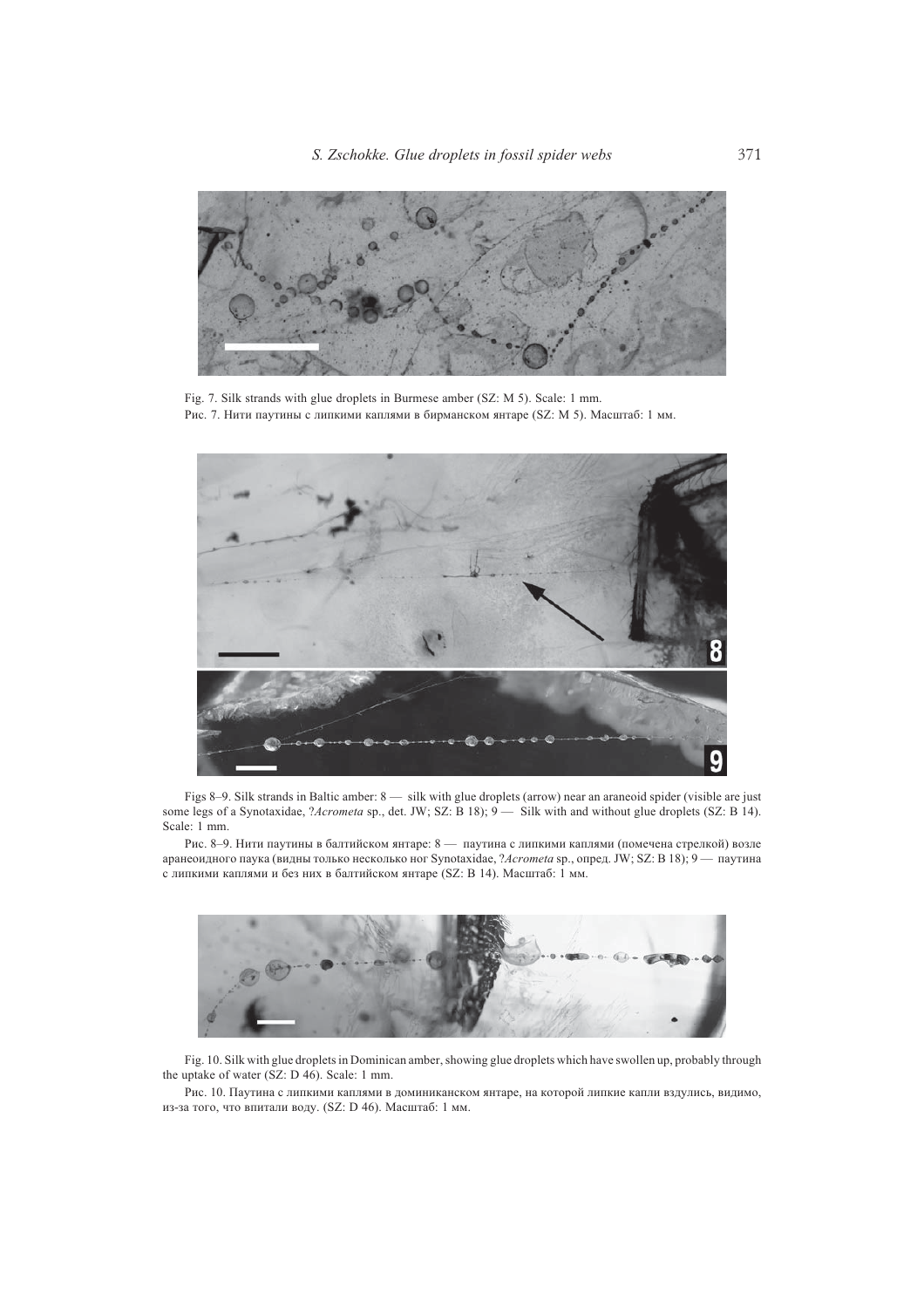um, one even contains two droplets with a diameter larger than 1 mm. At the same time, all specimens also contain a large number of small droplets, resulting in a high variability of droplet sizes  $(C.V. > 1.1$  for all specimens).

#### Preservation of droplets

The preservation of the droplets differs between the different types of amber. Whereas droplets more or less retained a uniform size within each specimen in Baltic and Burmese amber, the droplets in Dominican amber show a higher size variability than those in the other types of ambers (Table; ANOVA,  $F_{37}$  = 11.58,  $P = 0.004$ ). I have observed a similar pattern in a few more specimens of Baltic and Dominican ambers. However, I could not include them in this analysis due to lack of measurements. If we assume that the droplets were reasonably uniform in size before the thread was engulfed in resin, the following questions remain to be answered: (a) why did some glue droplets increase in size? and (b) why is the size variability of the droplets in Dominican amber so much higher than in the other ambers analyzed?

Since glue droplets are highly hygroscopic [Townley et al., 1991], any water in close proximity to them will be taken up, leading to the observed increase in size. An uneven size increase of the droplets can thus be explained by an uneven availability of water to the droplets, either due to a variable water content of the resin or a variable water permeability of the resin. We can only speculate about the reason why the size variability of the droplets in Dominican amber is higher than in other amber types. One reason could be the botanical origin of the resin. Whereas the older ambers stem from coniferous resin, the origin of Dominican amber is a deciduous tree. It is thus possible that the different preservation states of glue droplets in Dominican amber are caused by a difference in resin composition between the two plant groups.

## Origin of the droplets in fossil spider webs

As outlined in the introduction, there are two competing hypotheses concerning the ori-

gin of the droplets in spider webs in amber: the droplets were either droplets of resin or glue droplets produced by spiders. The idea that glue droplets have been preserved in amber may initially seem surprising, since glue droplets and resin are both liquid. However, a closer analysis reveals that the glue droplets hypothesis is not as unlikely as it may at first appear. Firstly, the shape, arrangement and size of the fossil glue droplets in most cases closely matches (except some distended droplets in Dominican amber) that of glue droplets in Recent spider webs, especially if we consider that some of the fossil spider threads are likely to have merged before or during engulfment in resin and the droplets thus increased in size and have become less regular (Figs  $4-6$ ).

Judging from the superb preservation of glue droplets in several specimens (e.g., Fig. 9), it is quite likely that the resin that covered these threads had a low viscosity, otherwise the droplets would probably have been destroyed by the force of the resin flow. It can be easily understood why the glue droplets did not mix with the resin. Glue droplets consist of proteins and water [Vollrath et al., 1990] and the resin, consisting mainly of terpenoids [Langenheim, 1990], is highly hydrophobic. The two substances repel each other and therefore do not mix.

A small experiment shows that glue droplets can indeed remain intact under such conditions: when a fragment of a Recent orb-web was immersed in turpentine oil (terpenoids extracted from pine resin), the glue droplets stayed perfectly intact (Fig. 12). Removing the silk with the glue droplets from the oil affected them only minimally (some droplets merged). When a similar experiment was repeated with water instead of turpentine oil, the glue droplets largely dissolved in the water and no remains of them were obvious when the thread was taken out of the water. Similarly, it is also well known that fossil water droplets have remained intact in amber [Buchberger et al., 1997]. However, in contrast to these water droplets, the glue droplets have become solid like the surrounding amber matrix.

The hypothesis that these droplets are fossil glue droplets is further supported by the regularity and symmetry of the droplets in many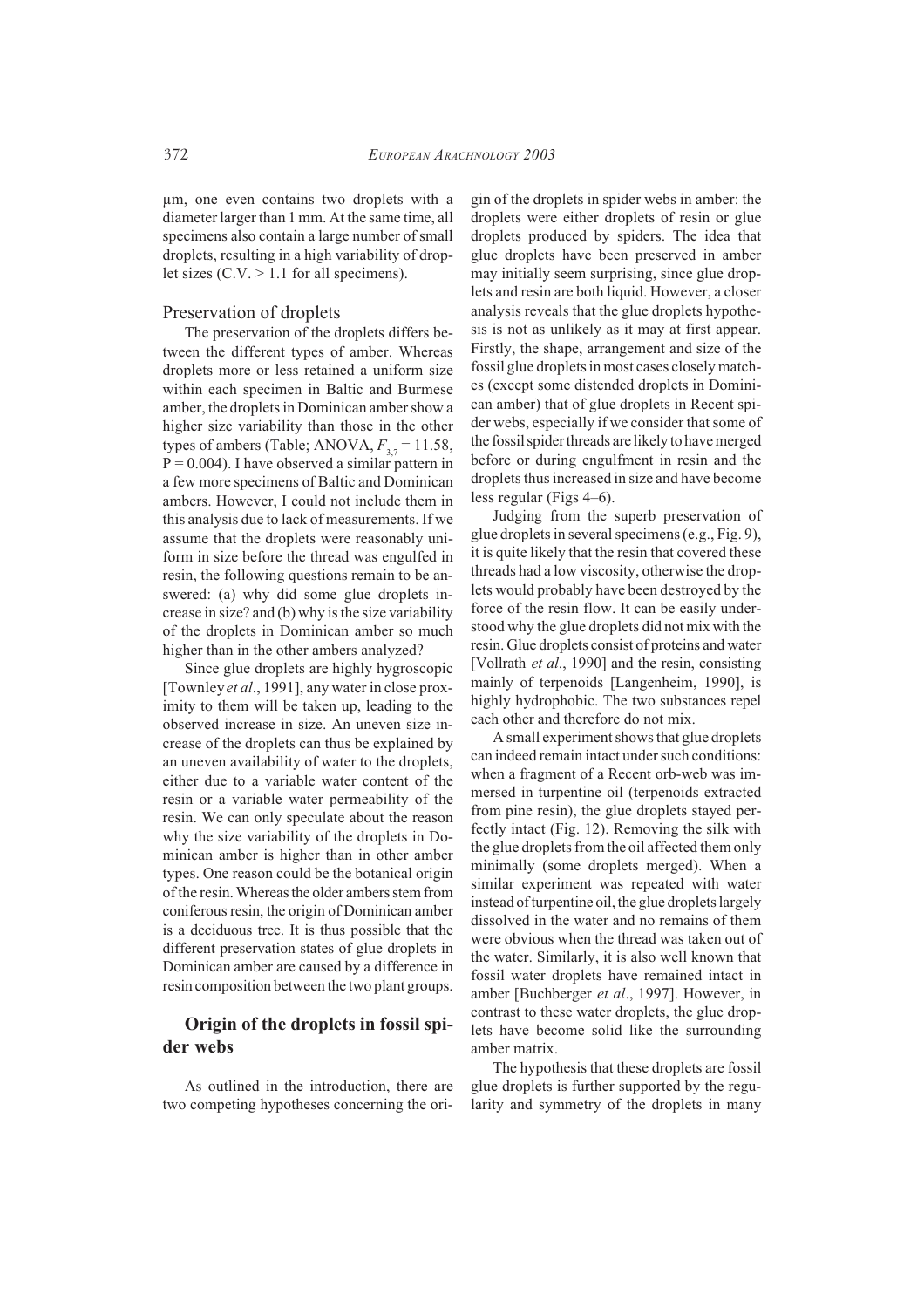

Fig. 11. Thin linear object (?spider silk) with resin droplets in Baltic amber (JW: F919). Scale: 1 mm. Рис. 11. Тонкий линейный объект (?паутина паука) с каплями смолы в балтийском янтаре (JW: F919). Масштаб: 1 мм.



Fig. 12. Recent silk with glue droplets immersed in turpentine oil. Scale: 500 μm. Рис. 12. Современная паутина с липкими каплями, помещенная в скипидарное масло. Масштаб: 500 µm.

pieces of amber, the fact that some threads in one piece have droplets, and other, neighbouring threads do not have them (Fig. 9), and the fact that we cannot find other linear objects with such small resin droplets. Droplets that can be identified as resin droplets do occur, but they are much larger and have a different shape compared to the droplets in spider webs (Fig. 11). Finally, there are amber specimens where a thread with glue droplets is embedded near an araneoid spider, like the one shown in Fig. 8. All these considerations strongly support the hypothesis that the droplets along the spider threads are really fossilized glue droplets.

### **Conclusions**

The degree of swelling of the droplets in Dominican amber is greater than in the other ambers studied (Lebanese, Burmese and Baltic). I suggest that this difference is related to the botanical origin of the amber forming resin.

From the available evidence I conclude that the droplets found in fossil spider webs in amber are indeed fossilized glue droplets. Thus, it can be inferred that the use of silk with glue droplets dates back to at least the lower Cretaceous, confirming the conclusions drawn from the fossil araneoid spiders from the same period [Selden, 1989; Penney & Selden, 2002].

ACKNOWLEDGEMENTS. I am very grateful to J. Wunderlich (Hirschberg-Leutershausen, Germany), J. Kupryjanowicz (MEW) and G. Bechly (SMNS) for the loan of amber specimens, to J. Wunderlich, P. Selden and D. Penney (both University of Manchester, UK) for spider identification and discussion, and to two anonymous referees for helpful comments on the ms. This study was supported by the Swiss National Science Foundation and the Treubel-Fonds, Basel. Finally, I would like to thank D. Penney for organizing the first palaeoarachnology symposium ever.

### **References**

- Bachofen-Echt A. 1934. Beobachtungen über im Bernstein vorkommende Spinnengewebe // Biol. Gen. Bd.10. Hft.1. S.179-184.
- Benjamin S.P., Düggelin M. & Zschokke S. 2002. Fine structure of sheet-webs of Linyphia triangularis (Clerck) and Microlinyphia pusilla (Sundevall), with remarks on the presence of viscid silk // Acta Zool. Vol.83, No.1, P.49-59.
- Benjamin S.P. & Zschokke S. 2003. Webs of theridiid spiders: construction, structure and evolution // Biol. J. Linn. Soc. Vol.78. No.3. P.293-305.
- Buchberger W., Falk H., Katzmayr M.U. & Richter A.E. 1997. On the chemistry of Baltic amber inclusion droplets // Monatsh. Chem. Bd.128. Hft.2. S.177-181
- Coddington J. 1986. The monophyletic origin of the orb web // Shear W.A. (ed.). Spiders-Webs, Behavior, and Evolution. Stanford: Stanford University Press.  $P.319 - 363.$